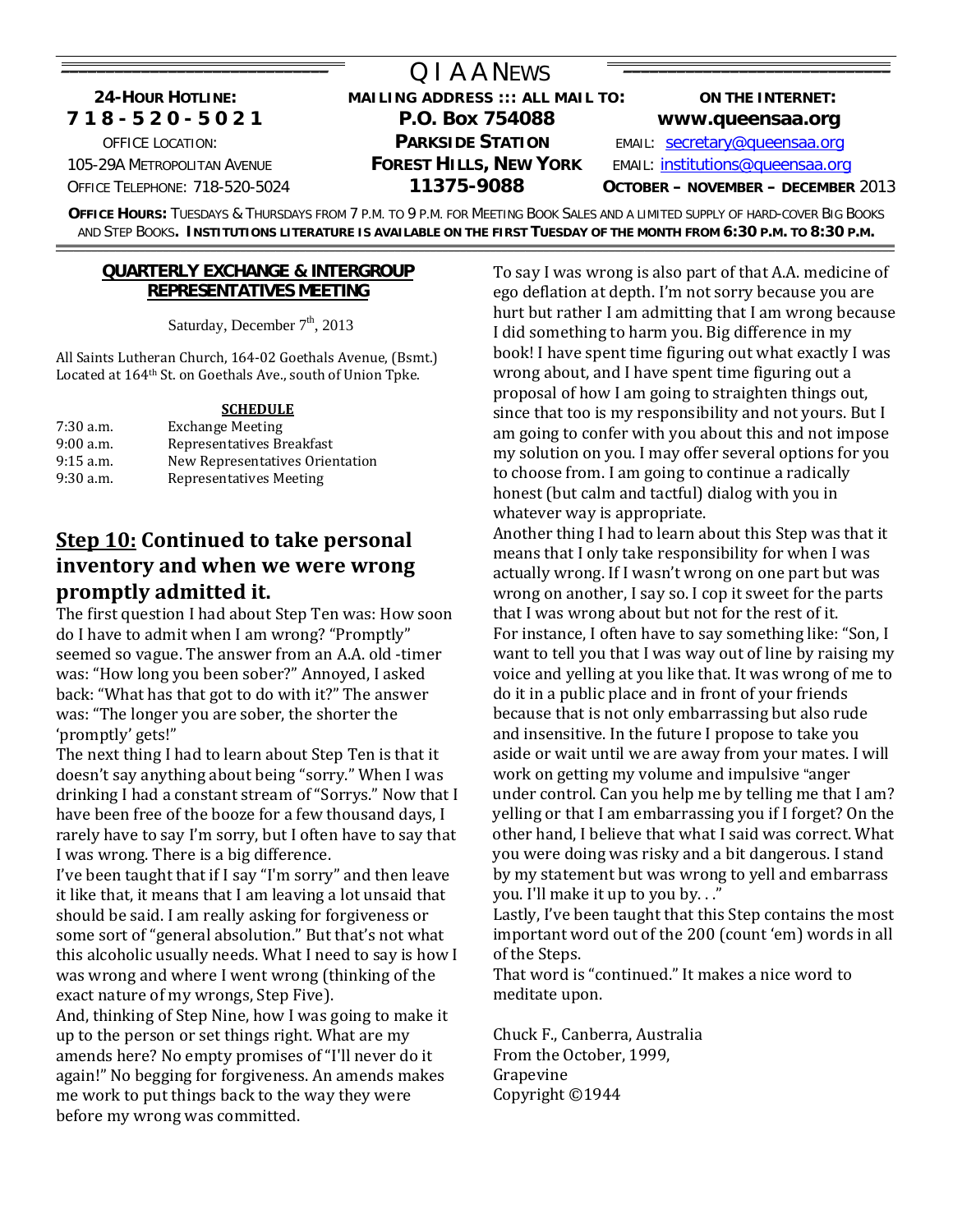# *What Are the Principles of A.A., Anyway?*

#### **Perseverance: An Ally for Alcoholics**

Stick with the winners, says an ancient Alcoholics Anonymous adage. Or maybe it's win with the stickers. The dictionary tells me that perseverance is the act of persisting or remaining constant to a purpose. An older Funk & Wagnall's says it is to keep steadily on in doing or striving, or to persist. All of these definitions seem to work when we're talking about our battles with the bottle and our new‐found effort to put alcoholism behind us.

Most alcoholics seem to realize that the gift of sobriety, given to each of us when we agreed to go to any lengths to achieve it, isn't something that we try on for size and then rest on our laurels. We do realize that, like a garden, the gift of sobriety needs constant maintenance and unyielding vigilance. And most of us know of someone who has paid the price for inattention to our program.

While the word perseverance appears only twice in the first 164 pages of the Alcoholics Anonymous text, the implications are everywhere. There are even more references in our companion text, the Twelve and Twelve.

There is a warning issued in Step One to the effect that if you're not really through with your drinking, you probably won't desire the A.A. way.

In Step Three, I'm advised to forget my detox buddies, my A.A. cronies, even my A.A. sponsor. Instead, Step Three tells me, I should turn to the God of my understanding and reap the benefits of that decision. It is difficult to envision any alcoholic undertaking the multiple tasks of the Twelve Steps without trying to cut them down to size.

Many of us give up on that notion when we start telling our sponsor about the missing items in our Fourth Step and why we left them out. Then it's back to the drawing board and an effort to do what we should have done the first time around.

Steps Five, Six and Seven were not inserted in our Twelve Steps so that we could have an even dozen. The founders put them there for the express purpose of forcing us to jettison our character defects. It isn't likely that anyone in the fellowship has actually been able to rid himself or herself of all the garbage accumulated over a lifetime but we can try. Regular contact with our Higher Power in Steps Eleven and Twelve simplifies our goal.

And perseverance makes the goal more attainable.

George L., Westminster - Contributor Lifeline – Volume 42, Number 10

### Another Buck in the Basket

#### **This month's tip for dropping an extra dollar or two in the basket:**

#### Try doubling down.

Put in twice your usual amount at your meetings for a month or two and see if it really upsets your finances that much maybe you really can afford to give twice as much (and chances are you'll feel 10 times better for doing so!).



#### UPCOMING AA EVENTS:

#### October 2013

Districts 305 & 313 Presents: We Are Responsible… How Can I Give Back to the Fellowship? Saturday, October 21st, 2013 – 7:00 PM – 9:00 PM St. Mary's Gate of Heaven, 101-18 104th St, Ozone Park

The Tradition 22<sup>nd</sup> Group Anniversary Wednesday, October 30th, 6:45 PM - 8:30 PM St. Pascal of Babylon Church (Sobriety First) 112-43-199<sup>th</sup> St, Cambria Heights, NY F ellowship, Food & Fun

#### **November 2013**

*The Bill W Dinner* – Celebrates the 79th Sobriety Anniversary of A.A. Co‐founder Bill W. Saturday, November 2<sup>nd</sup>, 7:00 PM - 2:00 AM Doors open @ 6:45 PM ‐ New York Hilton Hotel, 1335 Avenue of Americas @ 54th St. Grand Ballroom, Third Floor, New York, NY 10019 212.586.7000 ‐ Tickets \$125.00pp tables' seat 10 Tickets are available at the NY Intergroup Office For more information: [www.nyintergroup.org](http://www.nyintergroup.org/)

# *QIAA SHAREATHON IN ORMATION F*

#### *QIAA Lottery Dates*

November  $10^{th}$  & December  $8^{th}$  2013 @ 11:30 AM Location**: Our Savior Lutheran School**  64‐33 Woodhaven Blvd, Rego Park, NY

#### *QIAA Thanksgiving ShareAThon*

 27, 2013 ‐ December 1, 2013 November First mtg. starts  $@6:00$  PM  $-$  Last mtg. starts:  $7:00$ PM Location: **Our Savior Lutheran School**

#### *QIAA Holiday ShareAThon*

December 20, 2013 - January 1, 2013 First mtg. starts  $@$  4:00 PM - Last mtg. start 7:00 PM Location: **Our Savior Lutheran School**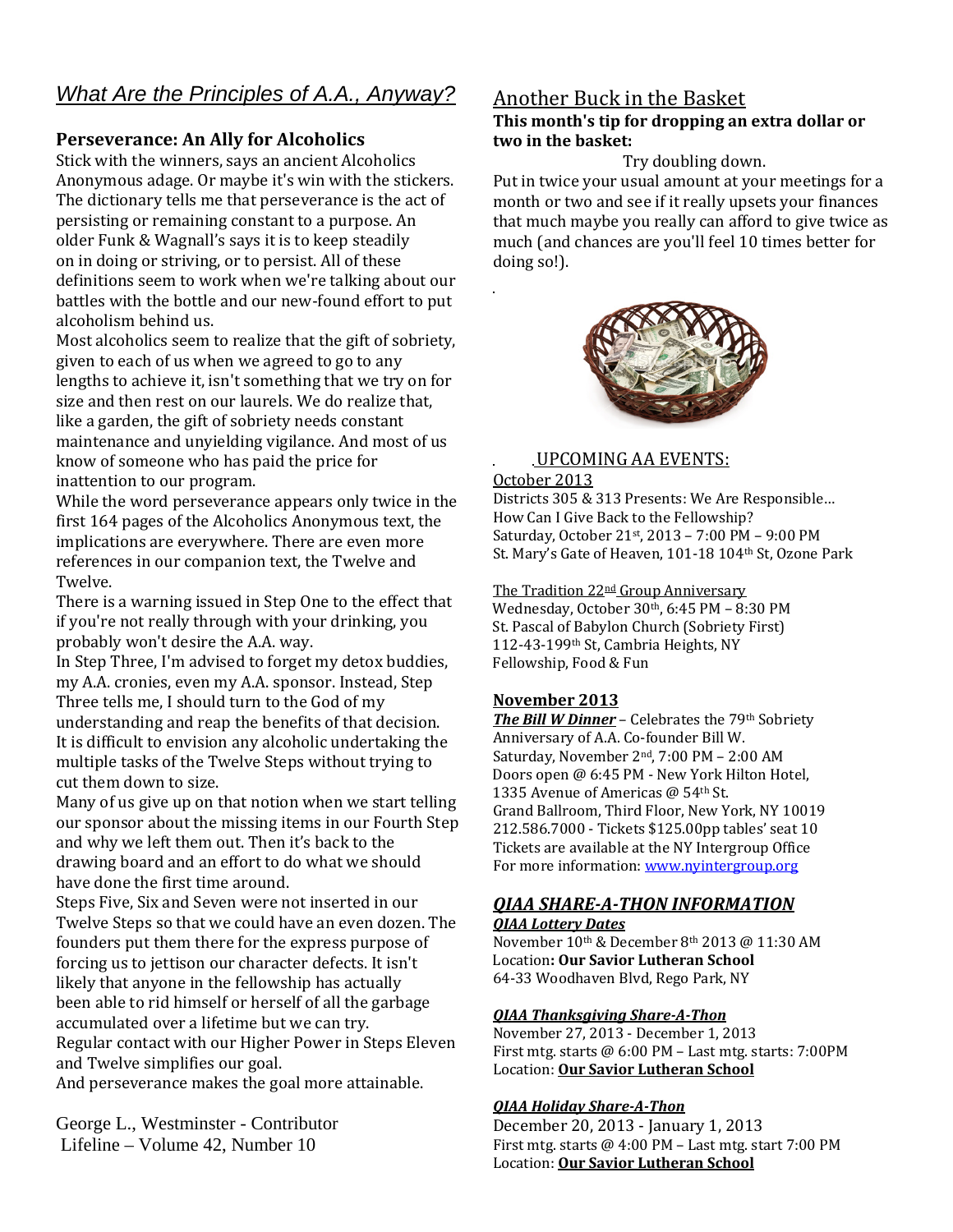# **Meeting Additions, Changes or Support Needed!**

- *Briarwood Sober*, 7:30 PM **New Group** Beginning Monday, October 21st, 7:30 PM Meeting Type: OD Victoria Congressional Church 144‐64 87th Ave., Jamaica, NY Contact: Jayson C. 9173325.0399
- *Forest Hills Liberty II*, 8:30 PM Tue. Beginners
- Grace Lutheran Church, 103‐15 Union Turnpike, Forest Hills Bet. 71st Rd & 71st Dr, Service road of Union Turnpike
- *Monday Nite Grapevine*, 109<sup>th</sup> Ave & 118<sup>th</sup> St. Queens New Time: 7:00 PM
- *Jamaica Presentation – Back To Basics Step Workshop* Grace Church Memorial House, 155-24 90<sup>th</sup> Ave, Jamaica – Tuesday, 6:00 PM
- St. Albans Group, Martyr Church, 116-42 Farmers Blvd. Added mtg. - Beginners - 1<sup>st</sup> & 3<sup>rd</sup> Monday of month
- *Survivors Group of Rockaways*, First C ongressional Church – 348 Beach 94th St., Rockaway Park 7days a w eek @ 3:00 PM & 8:00 PM
- *It's A New Day*, 3rd Tues., Open Mtg. if no Annive rsary
- *40 Group*‐ Moved to Allen Senior Citizen Bldg., 116‐01 Linden Blvd, Jamaica, NY Same tim e
- The following groups are in need of Support –
	- o Rosedale Sobriety w/Love Every Sunday 6:00 PM & 7:30 PM St. Claire's Church, 137<sup>th</sup> Ave & 241<sup>st</sup> St., Rosedale, NY (bsmt) Serenity in Hollis – Every Sunday 5:00 PM, Temporarily mtg. @ I Can Club (Back Room)
	- o New Spirit, Jamaica Comm. Action Program Tues. 11:30 AM
	- o Glendale Group Tues/Wed 8:00 PM Redeemer Lutheran Church, 69‐07 Cooper Ave (bsmt), bet. 69th Pl & 69th Street

*Queens Intergroup is in Need of an Overnight & Friday Day Phone Coordinator – the position involves coordinating the 'call forwarding' to volunteers answering the Queens Intergroup phones as well as filling open positions as they arise.*

#### **QIAA SERVICE WORKSHOP**

**Have you wondered what Queens Intergroup is and it how serves your group in Carrying the Message. Come out to the Queens Intergroup office to meet our Office Manager and join us for a QIAA Service Workshop on Saturday,** *October 19th***,** *November 16th & December 21st* **at 12 noon to find out. These mtgs. will occur every 3rd Saturday @ Noon! BRING A NEWCOMER TO LEARN ABOUT SERVICE AND THE ART OF GIVING BACK TO AA!**

#### CARRY GRATITUDE IN YOUR ATTITUDE!

#### **Question of the Month**

Tradition 5 of AA states "Each group has but one primary purpose – to carry its message to the alcoholic who still suffers"

What are your thoughts on those who introduce themselves in an AA meeting as an 'addict or cross addicted' or share their experience, strength and hope on matters outside of alcohol?

Send responses to [newsletter@queensaa.org](mailto:qiaanewsletter@msn.com) 

# **AA FUNNIES!**

AA faker: "Since joining AA 3 years ago, I have not found it necessary to take a drink" Newcomer: "Liar, I saw you not 2 weeks a go at Joe's bar and grill drunk as a skunk" AA faker: "Yeah, but it wasn't necessary"

A wino was staggering down the beach hung over and sick. His mouth was dry, and he wanted a drink bad...He was checking all the empty cans and bottles he found looking for a corner of a bottle... He found a bottle, pulled the cork and out popped a genie. Genie said, great I`m free, I have been in there for 3500 yrs... You get 2 free wishes! The wino thought about it for a minute and said, I want a bottle of wine that will never run dry...poof! There in his hands was a fresh bottle of wine. He pulled the cork and took a slug, the bottle refilled itself. Great he said...The genie said, hurry up I have got some catching up to do...the wino thought for a minute and asked the genie…

You got one more bottle like this?

Summit your Stories on: **"How Do You Give Back to AA for What Has So Freely Been Given To You?** All submissions to: newsletter@queensaa.org You can also submit any AA related Group Information & Group Anniversaries….for January, February & March no later than December 8<sup>th</sup> 2013!

# 'IT IS NOT CHANGE THAT IS PAINFUL, IT IS RESISTANCE TO CHANGE THAT IS PAINFUL!'

HUMBLY SUBMITTED FOR YOUR PLEASURE… IN LOVING SERVICE, STEPHEN A., QIAA NEWSLETTER COORDINATOR  [newsletter@queensaa.org](mailto:newsletter@queensaa.org)